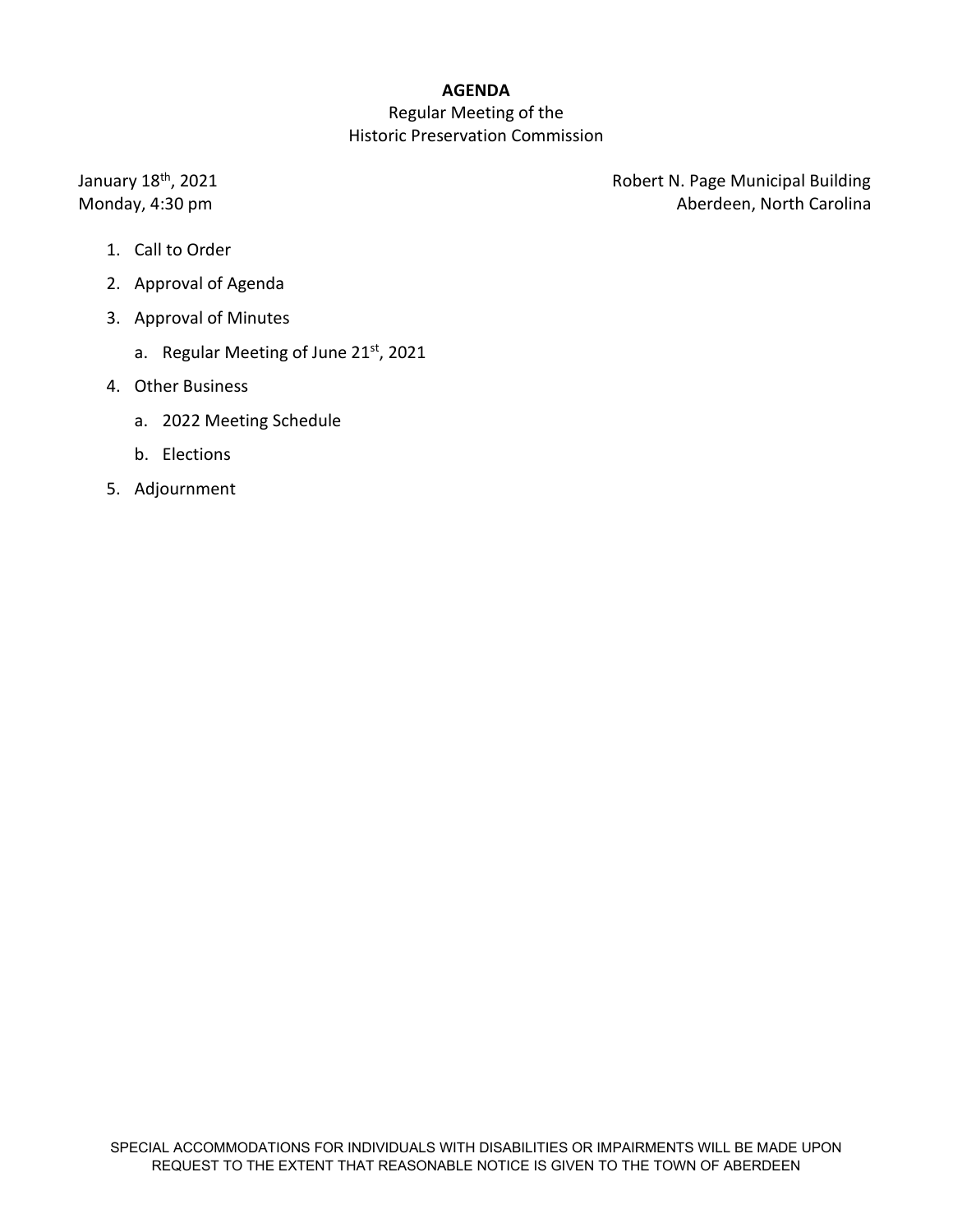### **MINUTES**

## Regular Meeting of the Historic Preservation Commission

June 21<sup>st</sup>, 2021 **Robert N. Page Municipal Building** Monday, 4:30 pm **Aberdeen, North Carolina** 

The Historic Preservation Commission (HPC) met on Monday, June 21, 2021 at 4:30 pm for a regular meeting. The meeting was held in Town Hall. Members present were Chairperson Mollie Wilson, Dell Crumpton, Harriet Sloan, Thomas Blue, and Lauren Norman. Staff members in attendance were Planning Director Justin Westbrook, Planner Christian Haas, and Administrative Assistant Cathi Ericson.

## 1. Call to Order

Chairperson Wilson called the meeting to order at 4:35 pm.

2. Approval of Agenda

A motion was made by Ms. Sloan, seconded by Ms. Norman, to approve the agenda as presented. Motion unanimously carried 5-0.

- 3. Approval of Minutes
	- a. Regular Meeting of May  $17<sup>th</sup>$ , 2021

A motion was made by Ms. Sloan, seconded by Ms. Norman to approve the minutes from the May 17th, 2021 meeting as presented. Motion unanimously carried 5-0.

### 4. New Business

a. Tiffany Score, (COA-21-03) (111 Knight Street)

A request by Tiffany Score to construct a fence on a commercial property, located at 111 Knight Street.

Planner Haas presented the request to the Historical Preservation Commission as a requirement by the Town. Ms. Score applied for a fence permit to install a 6 ft fence for the commercial property she is developing. The intent of the permit is a dog training business and the UDO requires the fence as a safety precaution. The property is a historic structure. A plot plan was displayed as well as an example of the fence material, which will be wood.

The UDO states the HPC shall review and approve the structure to meet the design guidelines, since it is in the Historic District.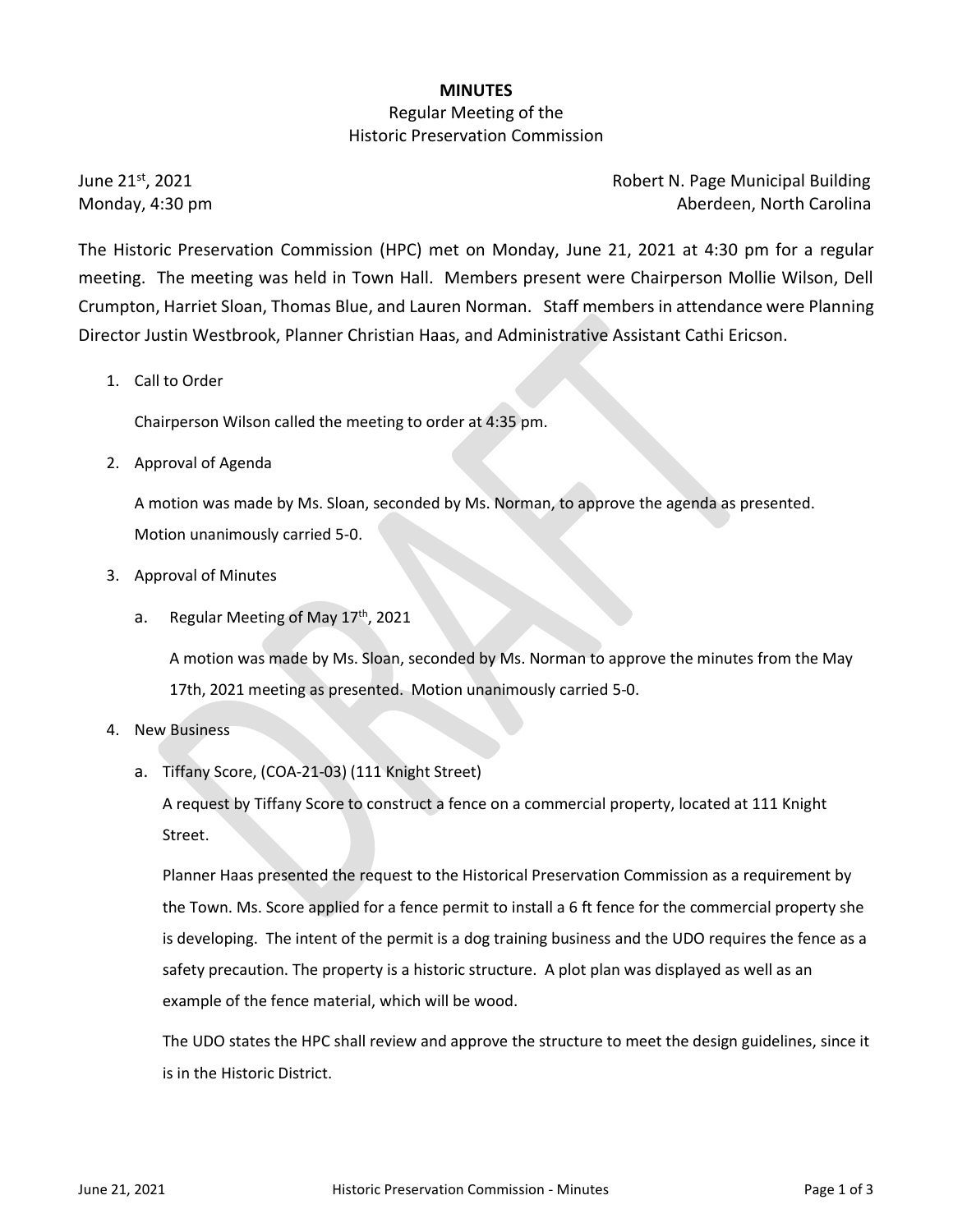Staff review and analysis for the permit stated that the fence will be located in the rear of the building.

Applicant Tiffany Score was sworn in. She addressed the Board and answered questions. Chairperson Wilson thanked her for changing the material from vinyl to wood to keep with design standards. Ms. Crumpton stated the life is extended if painted to protect the wood. Ms. Score stated she will stain the fence after it is installed to mitigate deterioration from landscaping and moisture.

A motion was made by Ms. Crumpton, seconded by Ms. Norman, for approval of COA-021-03. The motion unanimously carried 5-0.

#### 5. Other Business

Required Training, NC State Historic Preservation Office.

A discussion on the requirement that states The North Carolina State Historic Preservation Office (NCSHOP) requires at least two (2) members of the Historic Preservation Commission (HPC) attend at least one (1) qualified training per year and compose a brief summary of the training(s) attended. The quasi-judicial training that was held at the April 19th Board Meeting counts for this requirement. When the training is completed, a synopsis must be submitted to the Staff for this State requirement. Staff wishes to make training a priority for their members as it would be beneficial for the Board Members. Director Westbrook stated that the training sessions could be held at Town Hall for months when the Board is not having meetings. Also presented were the Secretary of the Interior's STANDARDS FOR REHABILITATION which are ten basic principles created to help preserve the distinctive character of an historic building and it's site, while allowing for reasonable change to meet user needs.

The Town has received a grant in the amount of \$45,000 for the NCDOT Bicycle and Pedestrian Plan project. NCDOT will provide a plan and requested members volunteer for the project steering committee. Director Westbrook requested that 2 HPC board members volunteer for the NCDOT Bicycle and Pedestrian Plan steering committee. Mr. Blue mentioned that he has worked on several greenways and boardwalk projects. He said accessibility is essential to the success of the Downtown. The goal is to have the paths and greenways connected to other communities as a regional project. Mr. Blue and Ms. Wilson confirmed that they would volunteer for the committee.

#### 6. Adjournment

A motion was made by Ms. Crumpton, seconded by Ms. Sloan, to adjourn the meeting. Motion unanimously carried 5-0. The meeting adjourned at 5:20 pm.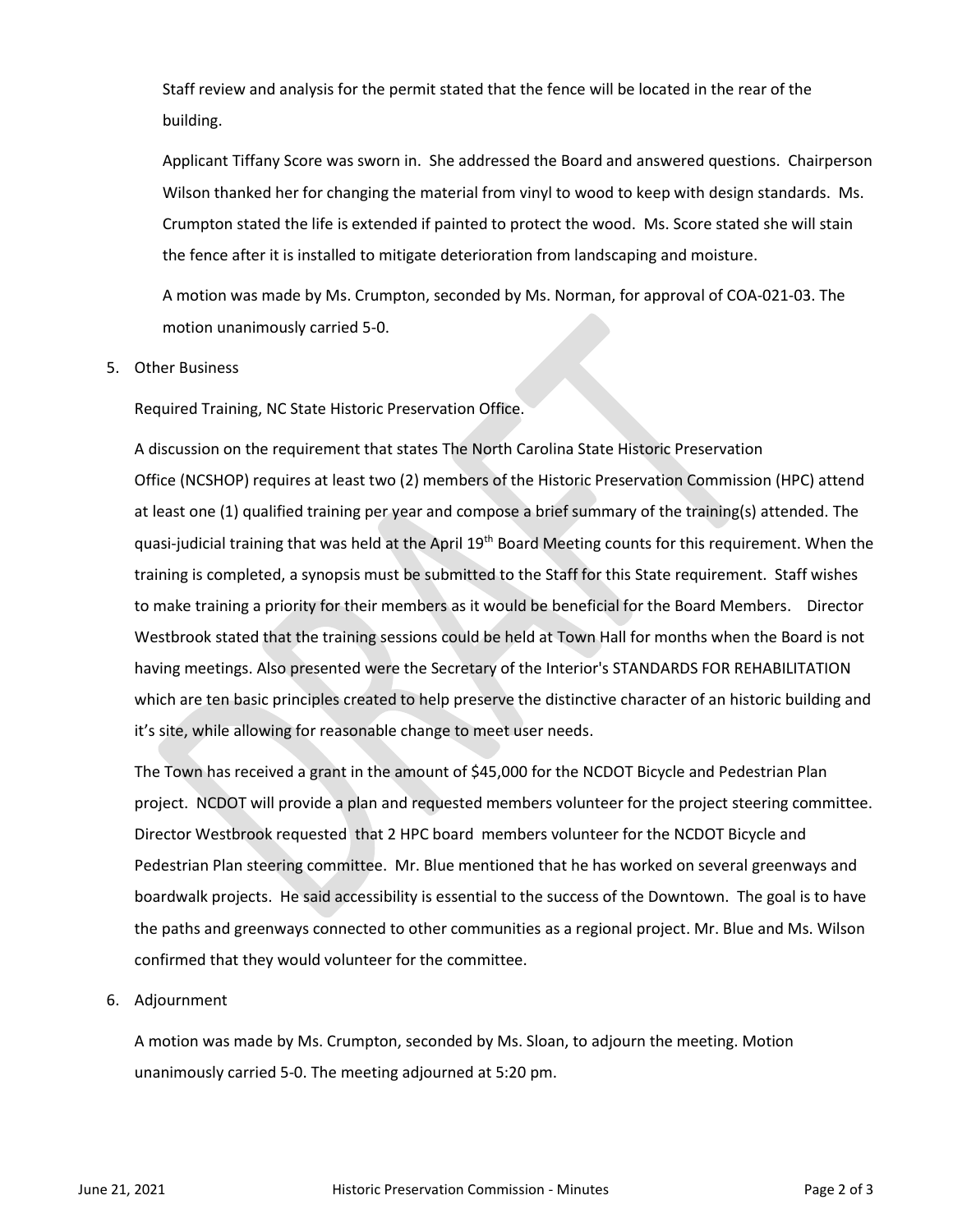Cathi Ericson, Administrative Assistant Mollie Wilson Chairperson Minutes were completed in Minutes were approved on Draft form on June 21, 2021 **Draft form on June 21, 2022** 

\_\_\_\_\_\_\_\_\_\_\_\_\_\_\_\_\_\_\_\_\_\_\_\_\_\_\_\_\_ \_\_\_\_\_\_\_\_\_\_\_\_\_\_\_\_\_\_\_\_\_\_\_\_\_\_\_\_\_